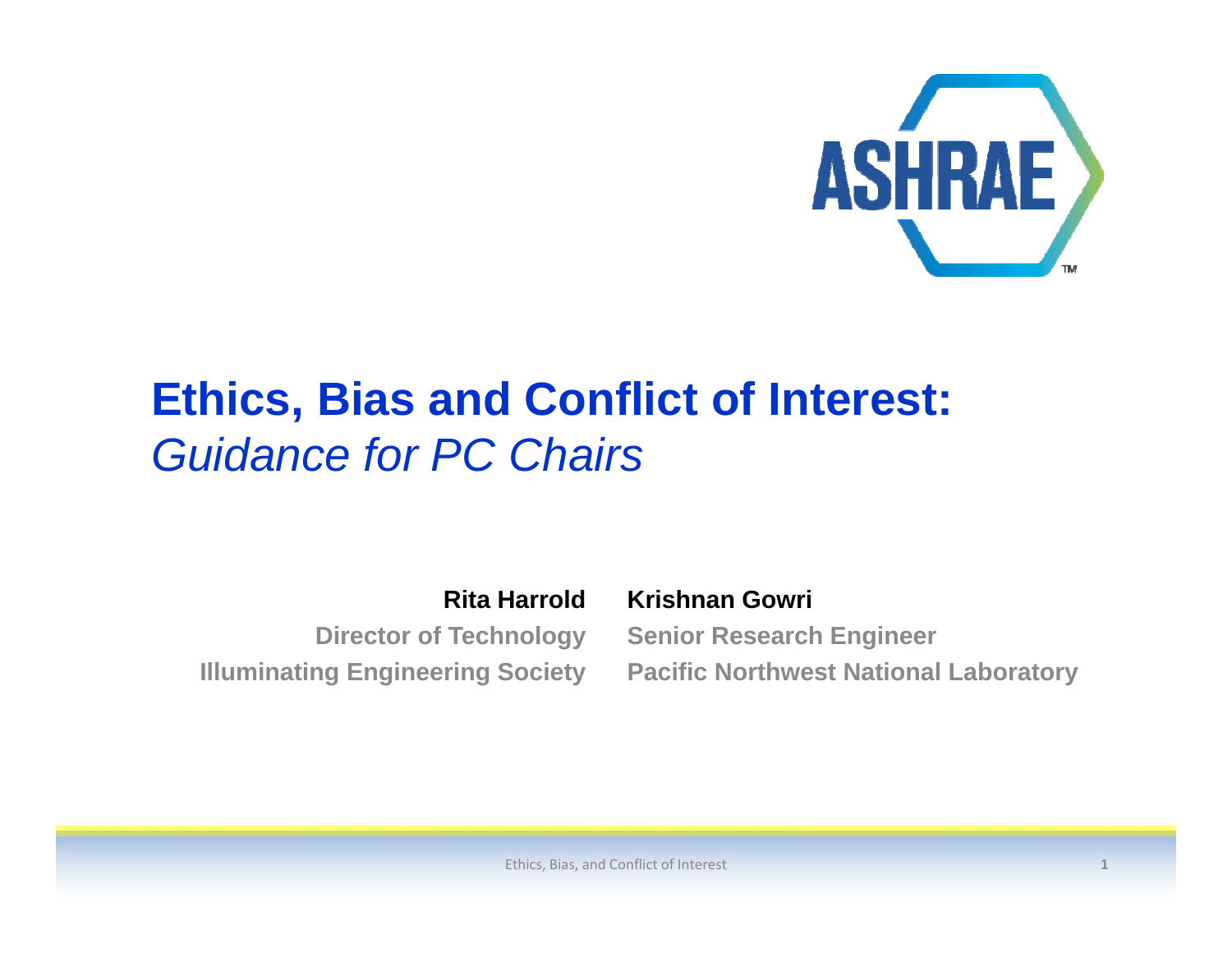

- Understand roles and responsibilities in standards development – appropriate behavior
- Reduce roadblocks and Increase competence in ASHRAE committee work
- Recognize how bias, conflicts arise and how to handle or avoid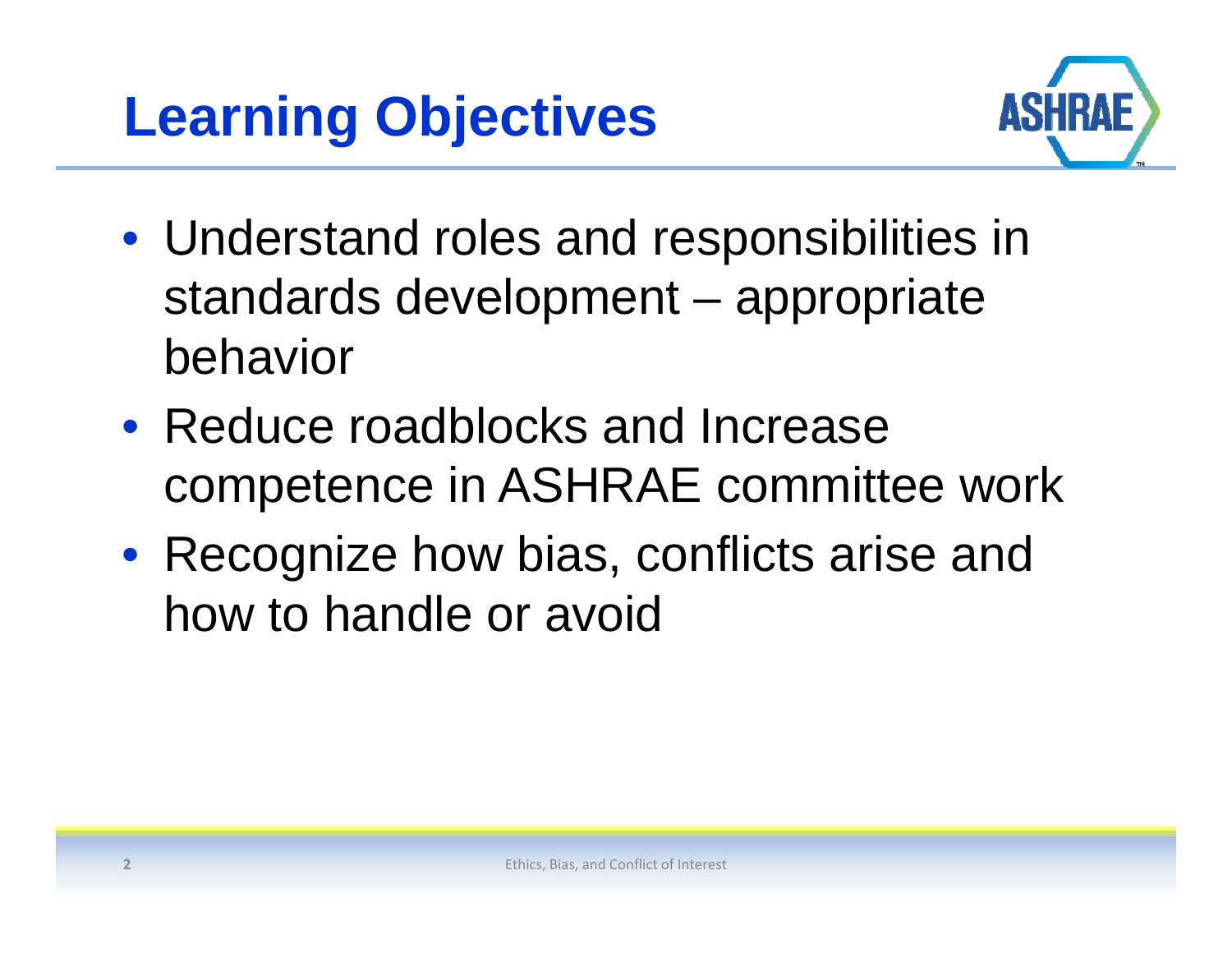





The code of conduct or behavior governing an individual or group (such as a committee)

The discipline dealing with what is good and bad and with <sup>a</sup> sense of duty or obligation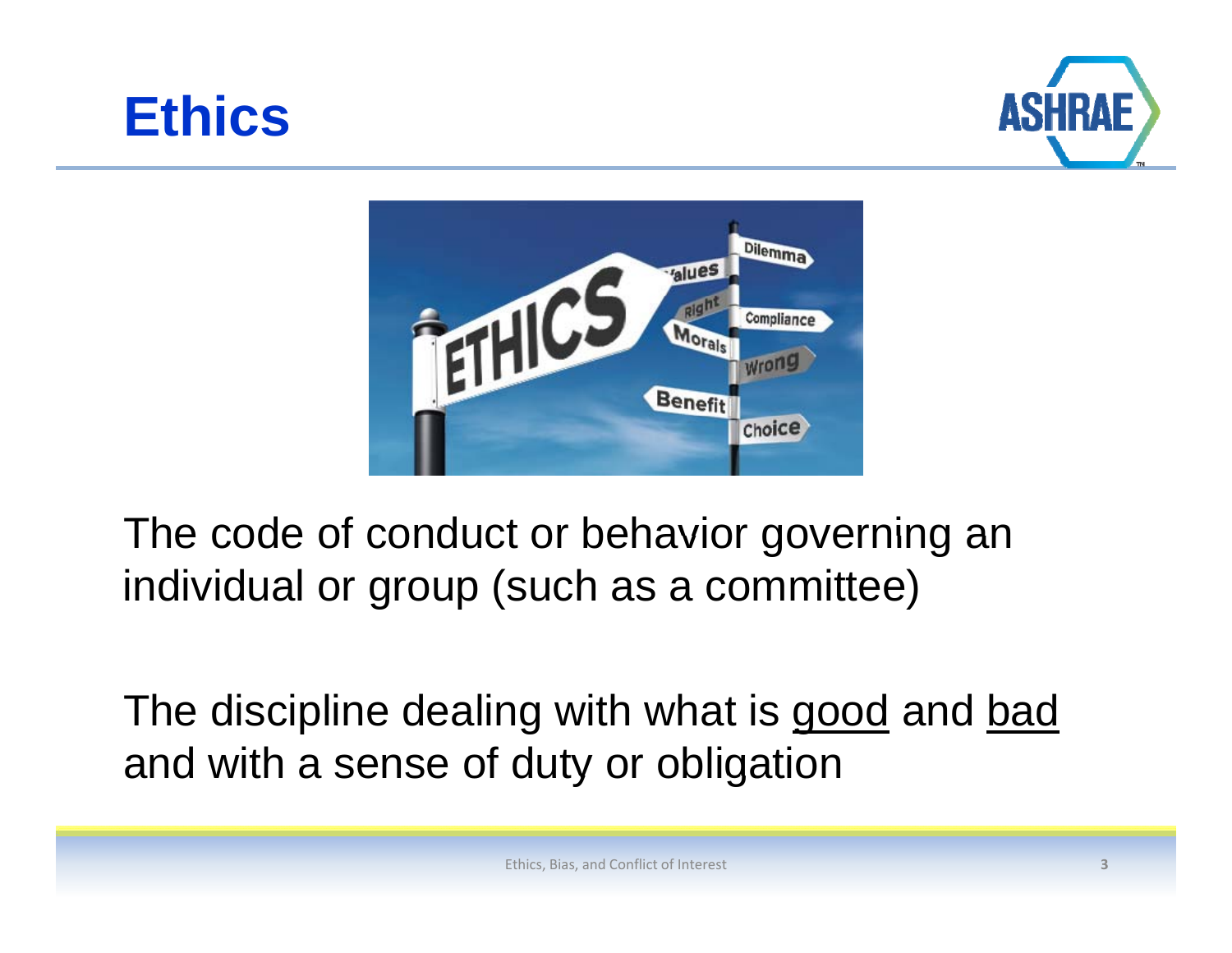# **ASHRAE Code of Ethics**





As members of ASHRAE or participants in ASHRAE committees, we pledge to act with **honesty, fairness, courtesy, competence, integrity and respect for others** in our conduct.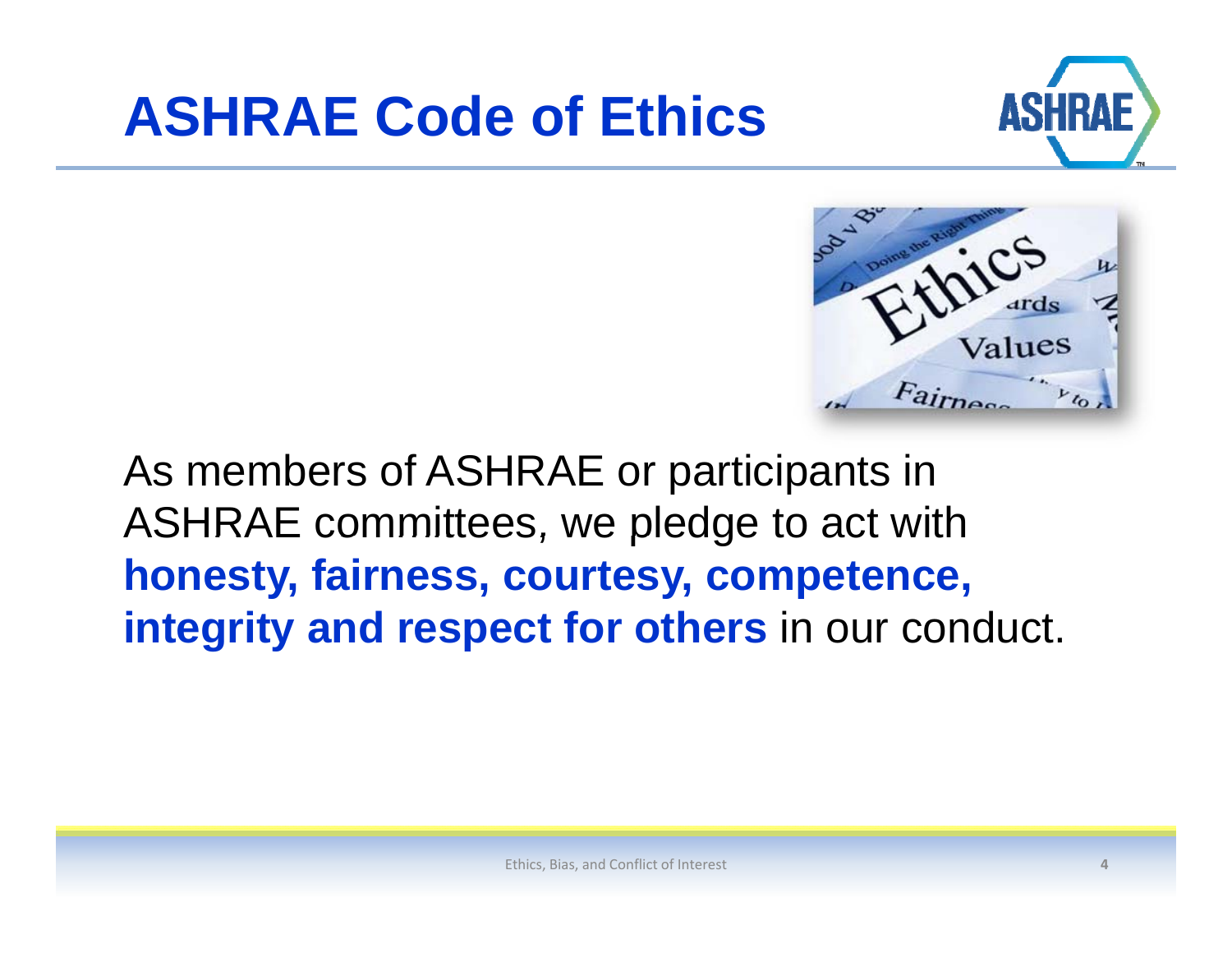# **ASHRAE Code of Ethics**



You are all familiar with this!! Yes??

- A. Efforts of the Society, its members, and its bodies shall be directed at all times to **enhancing the public health, safety and welfare**.
- B. Members and organized bodies of the Society shall be **good stewards of the world's resources** including energy, natural, human and financial resources.



Ethics, Bias, and Conflict of Interest **5**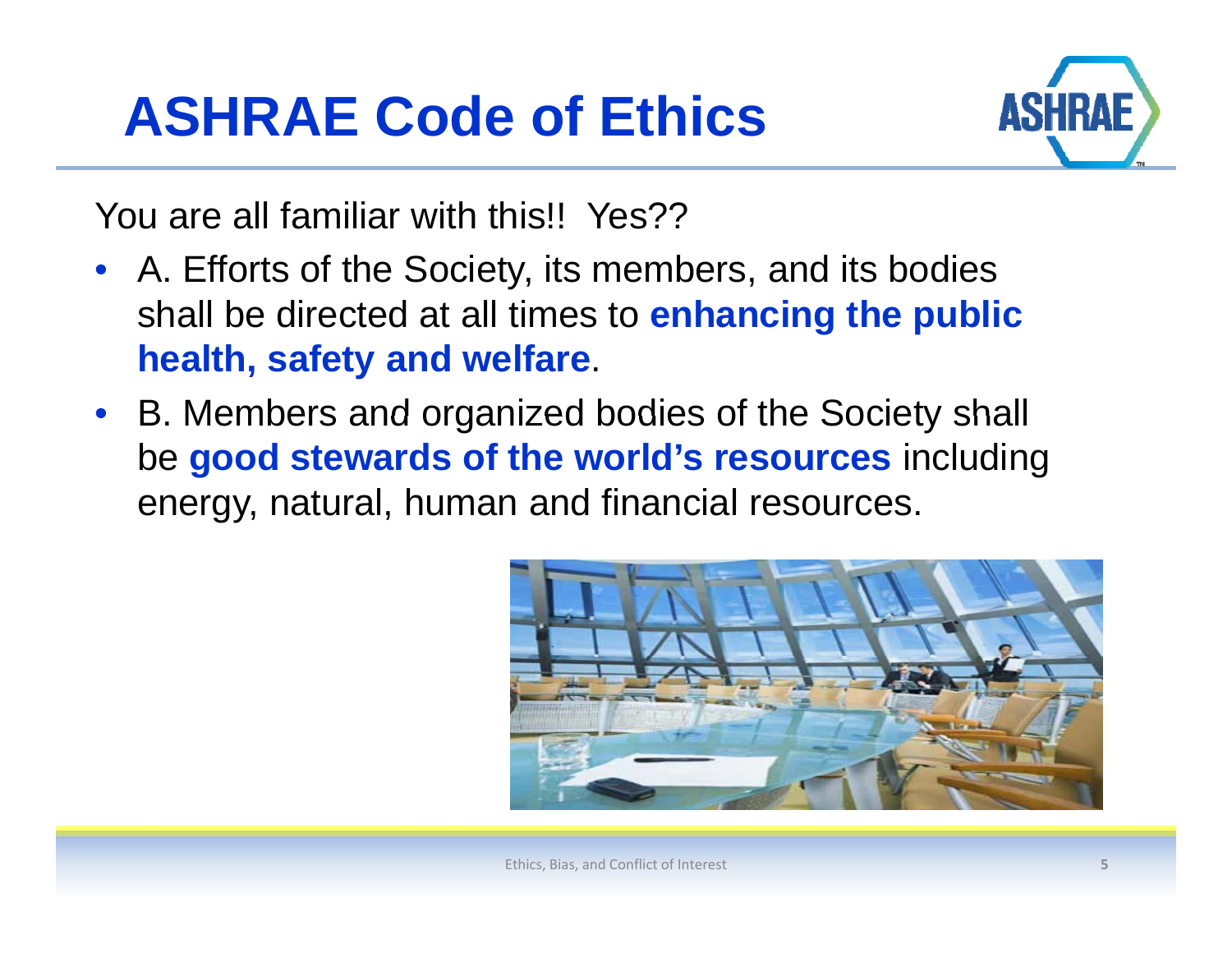



- C. Our products and services shall be offered only in areas where our **competence and expertise can satisfy the public need**.
- D. We shall act with **care and competence in all activities**, using and developing up-to-date knowledge and skills.

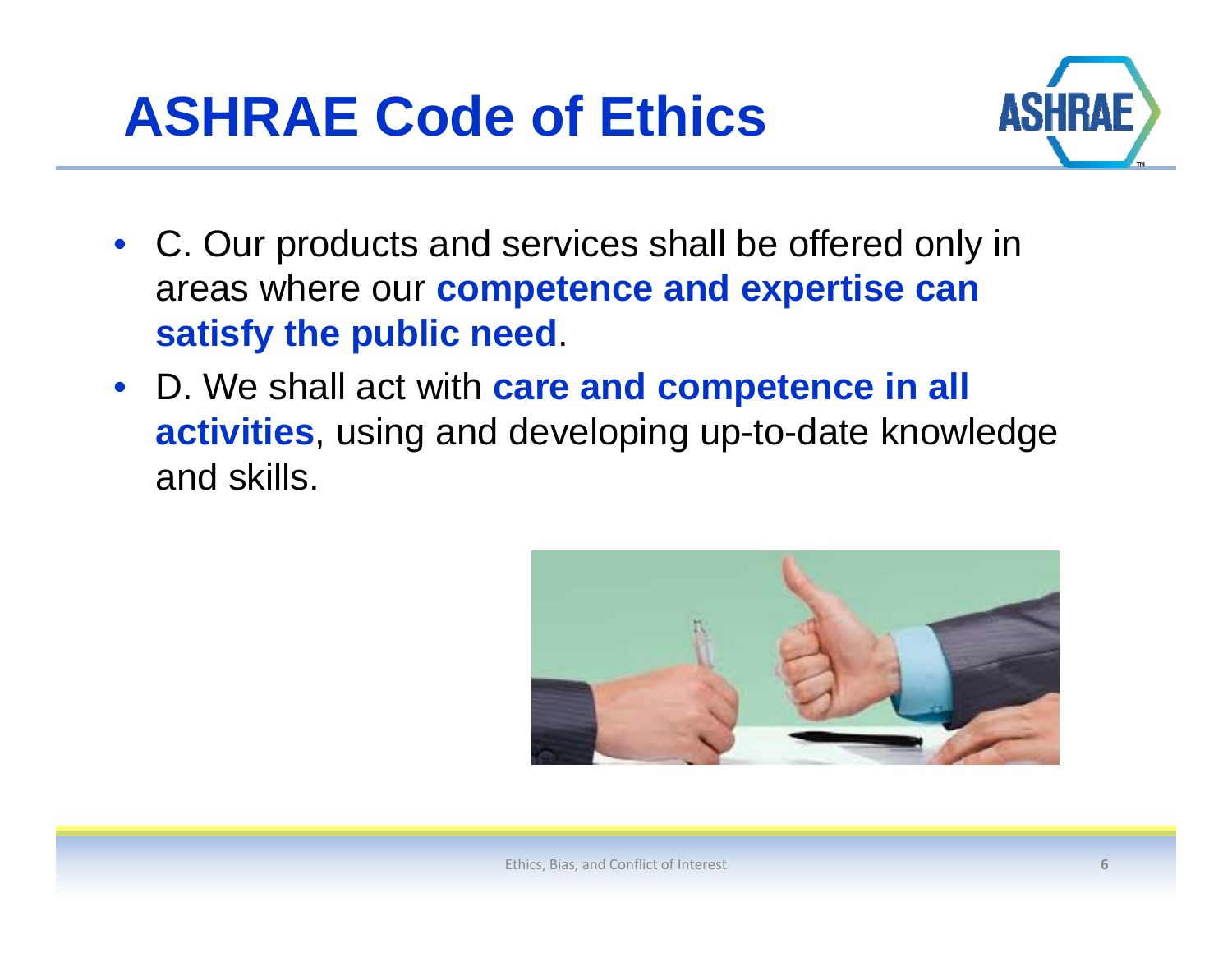



- E. We shall **avoid real or perceived conflicts of interest** whenever possible, and disclose them to affected parties when they do exist.
- F. The **confidentiality** of business affairs, proprietary information, intellectual property, procedures, and restricted Society discussions and materials shall be respected.

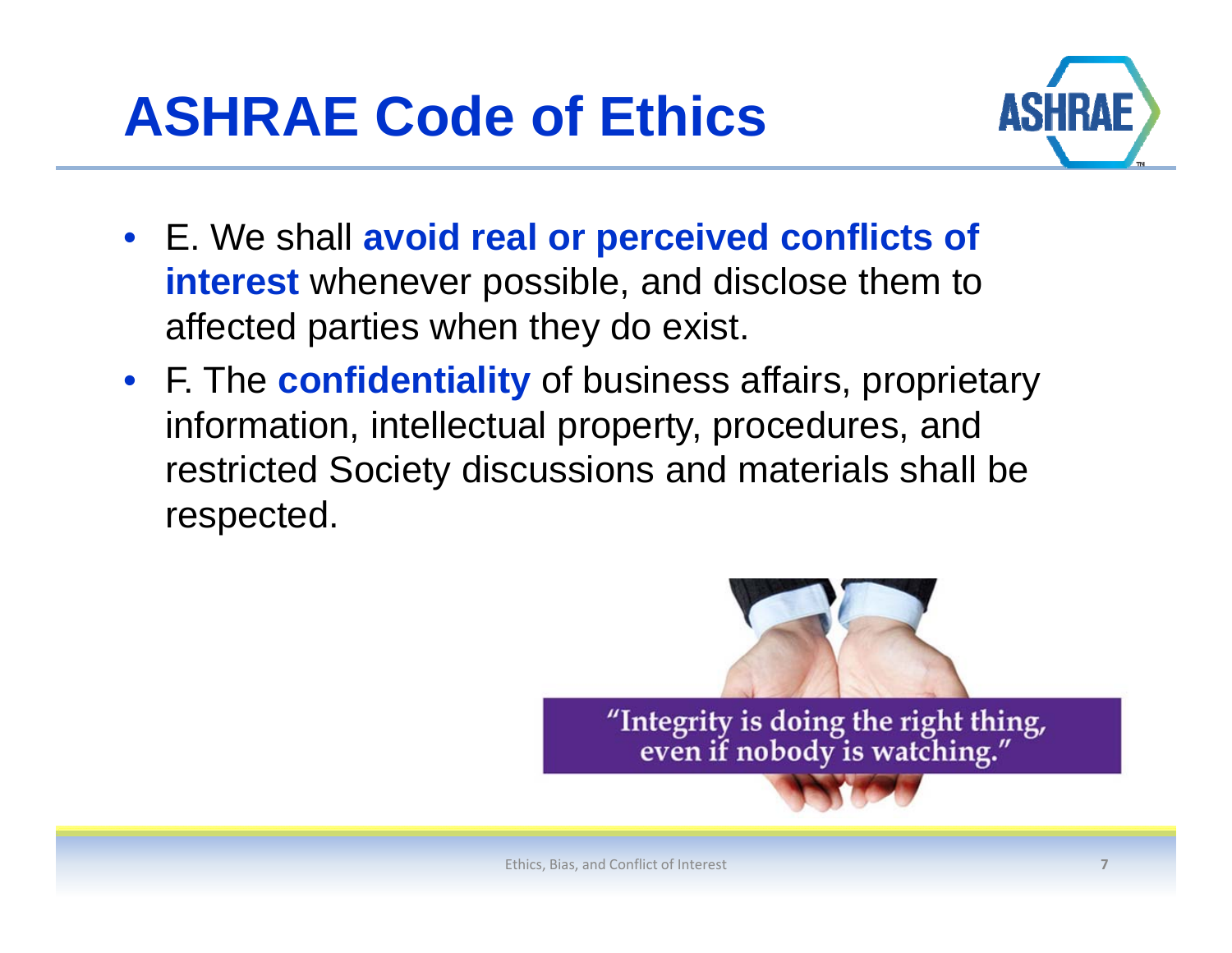



- G. Each member is expected and encouraged to be **committed to the code of ethics of his or her own professional or trade association** in their nation and area of work.
- H. Activities crossing national and cultural boundaries shall **respect the ethical codes of the seat** of the principal activity.

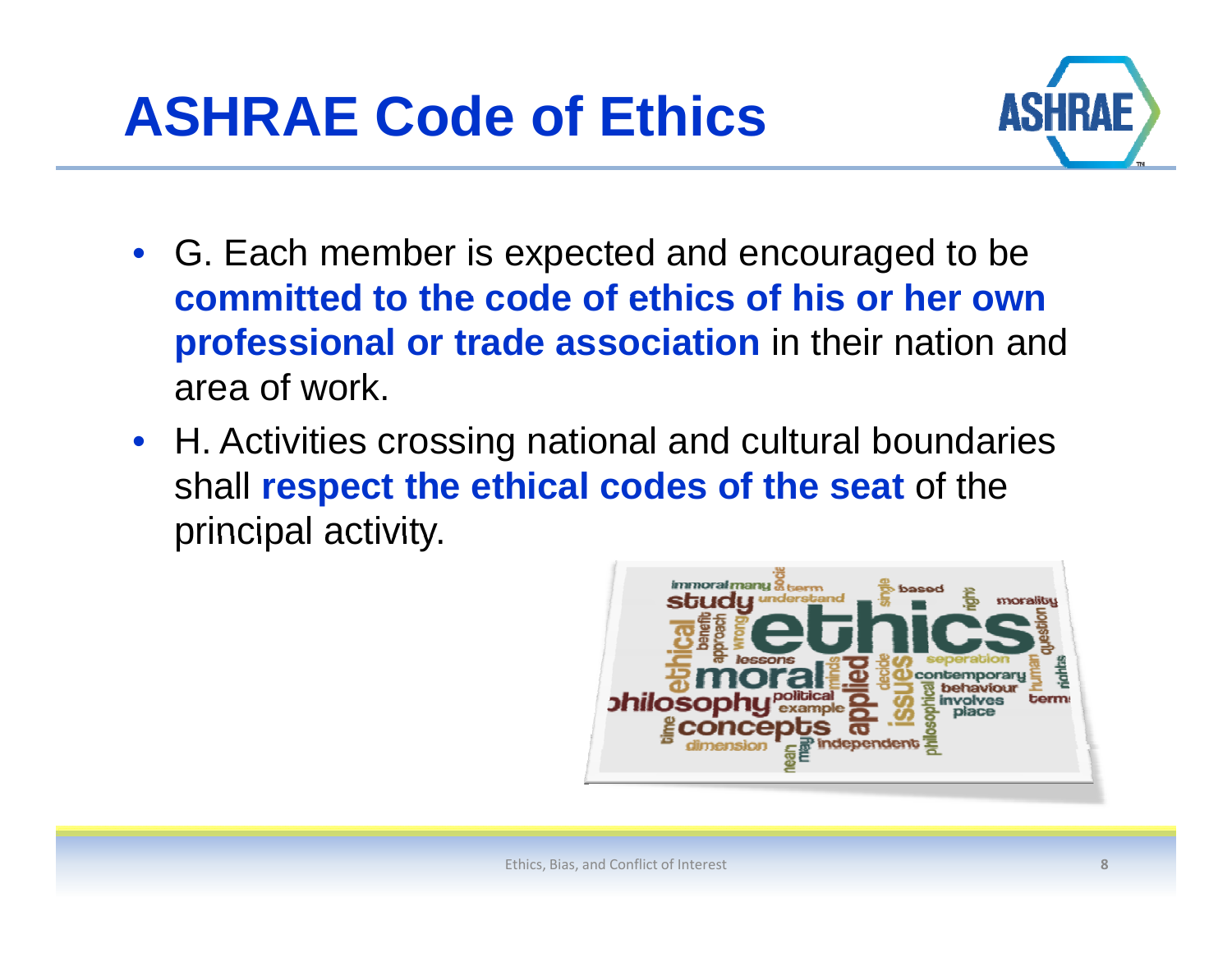# **Good EthicsCode**



Behavior, ideals, and beliefs that we bring to writin g standards

- Our competence input to the body of work data, test methods, procedures that satisfy users' needs
- Our ability to work collegially with other committee members – respect, courtesy, fairness, integrity

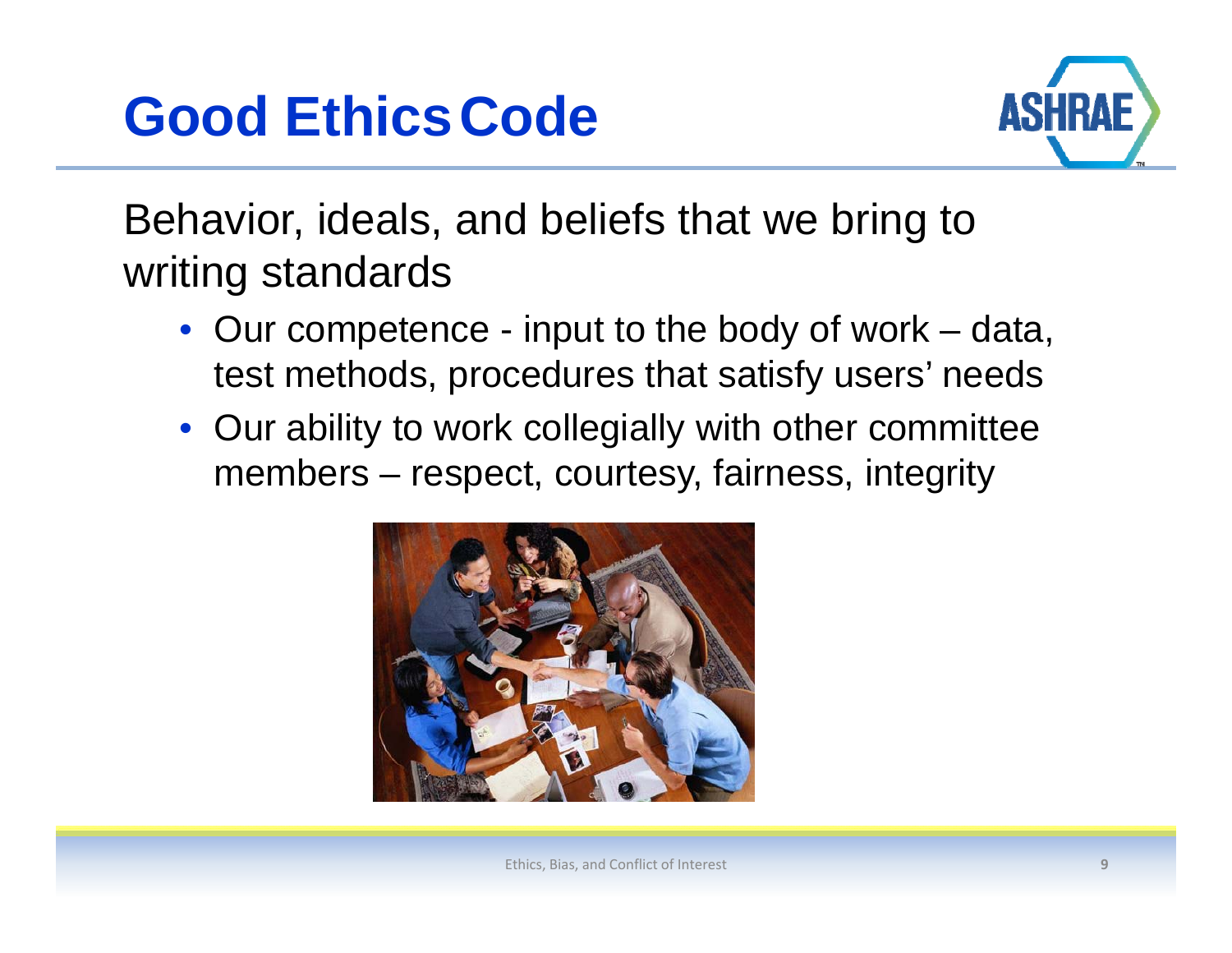# **Bad Ethics – a few examples**



- Lack of respect for other members
- Attempts to derail <sup>a</sup> project – undue influence conflict
- Ignoring rules of the road policies and procedures
- Pla giarism
- $\bullet$ Infringement of copyright materials
- $\bullet$ Disclosin g confidential information
- $\bullet$ Misrepresentation – self or other information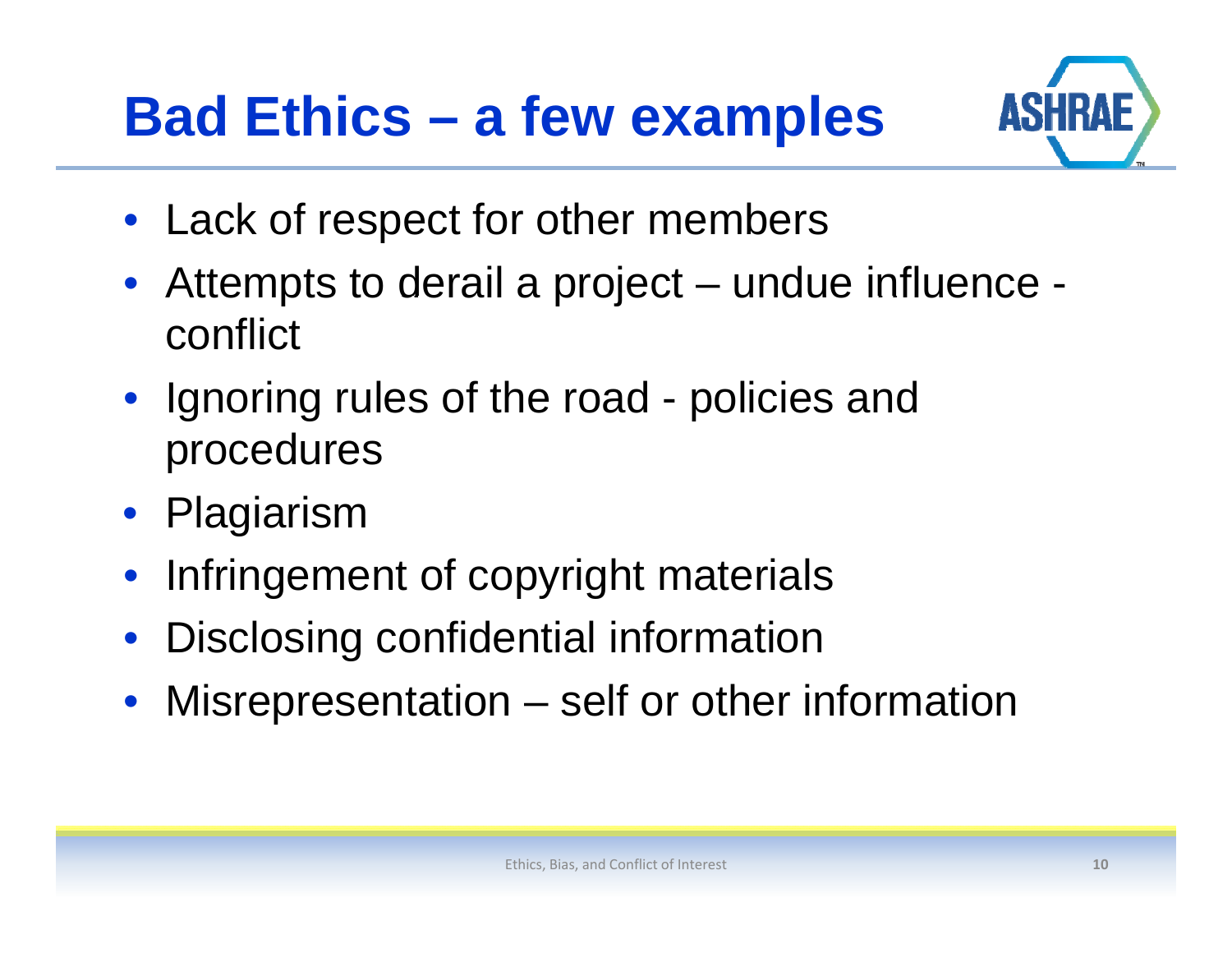



Committees need members with solid ideas but strong opinions can sometimes lead to:

- Predisposition
- Distortion of judgment
- Personal "promotion" of self serving contributions

Make sure that all members are afforded the chance to weigh in!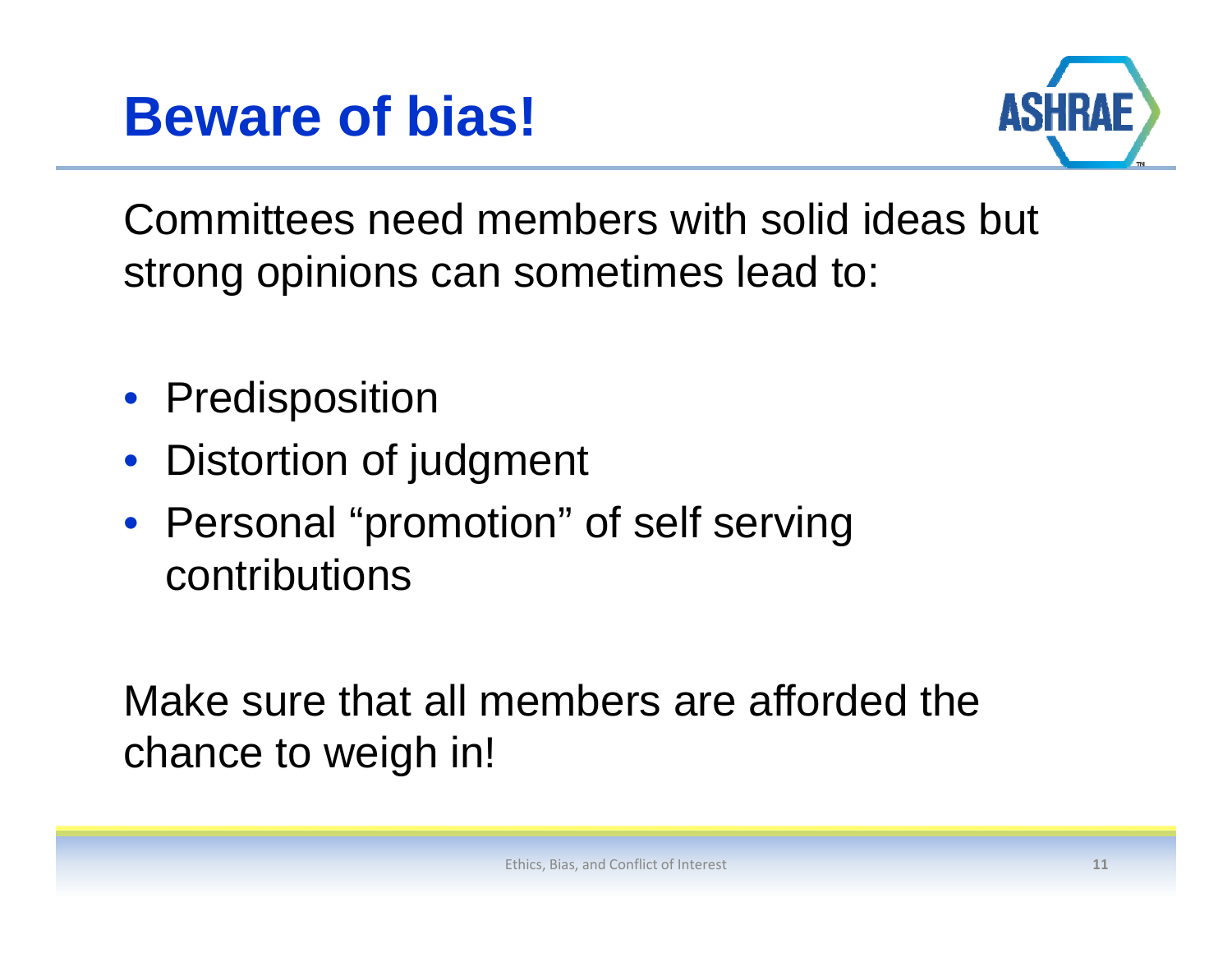## **Compliance is just the beginning**



Monitoring ethical conduct is an ongoing process

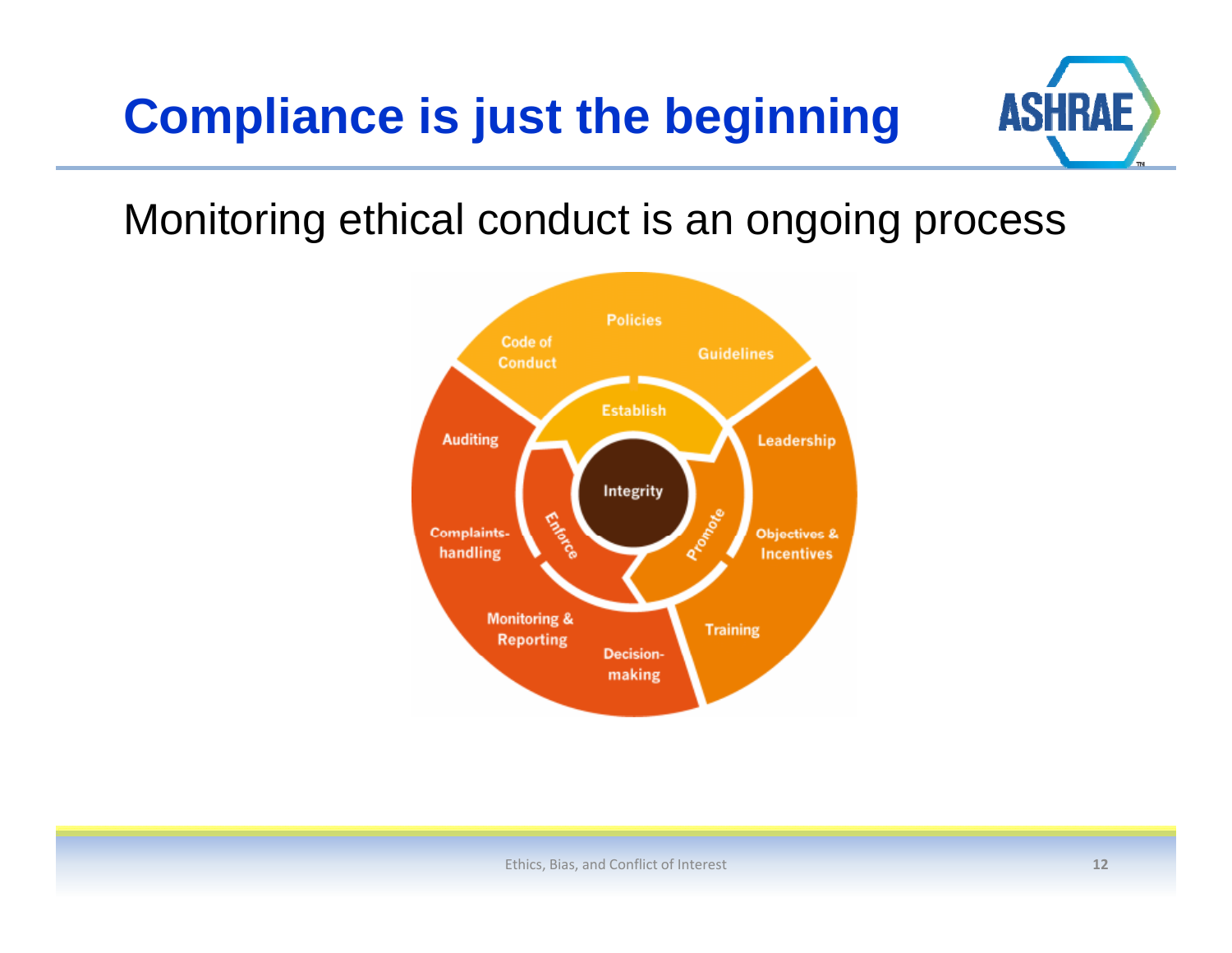



## Leads to behavior that demonstrates

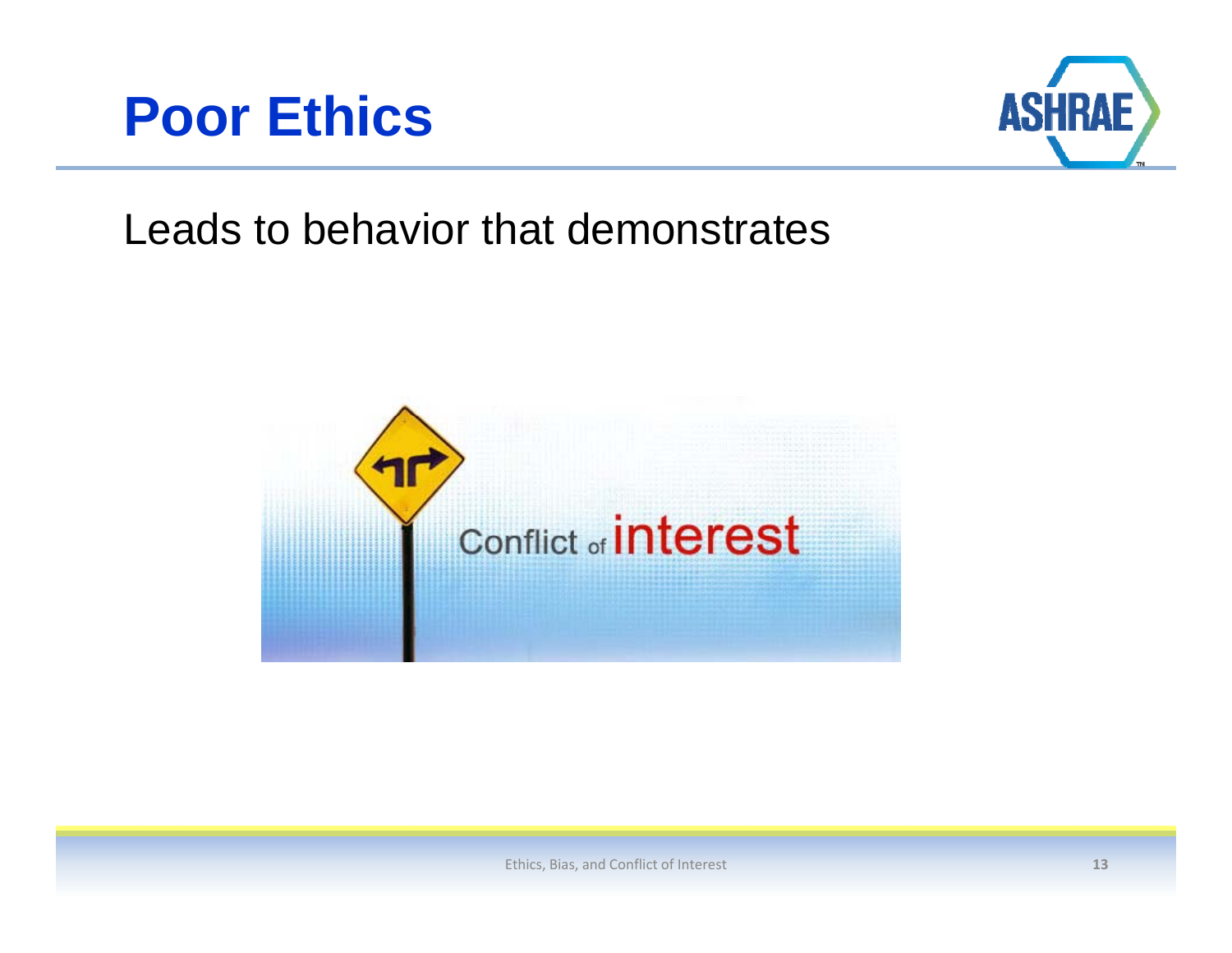# **What is Conflict of Interest?**



- Circumstances where someone's personal or financial interests benefit from his/her actions or influence
- Circumstances where someone advances activities or interests for a competitive or market benefit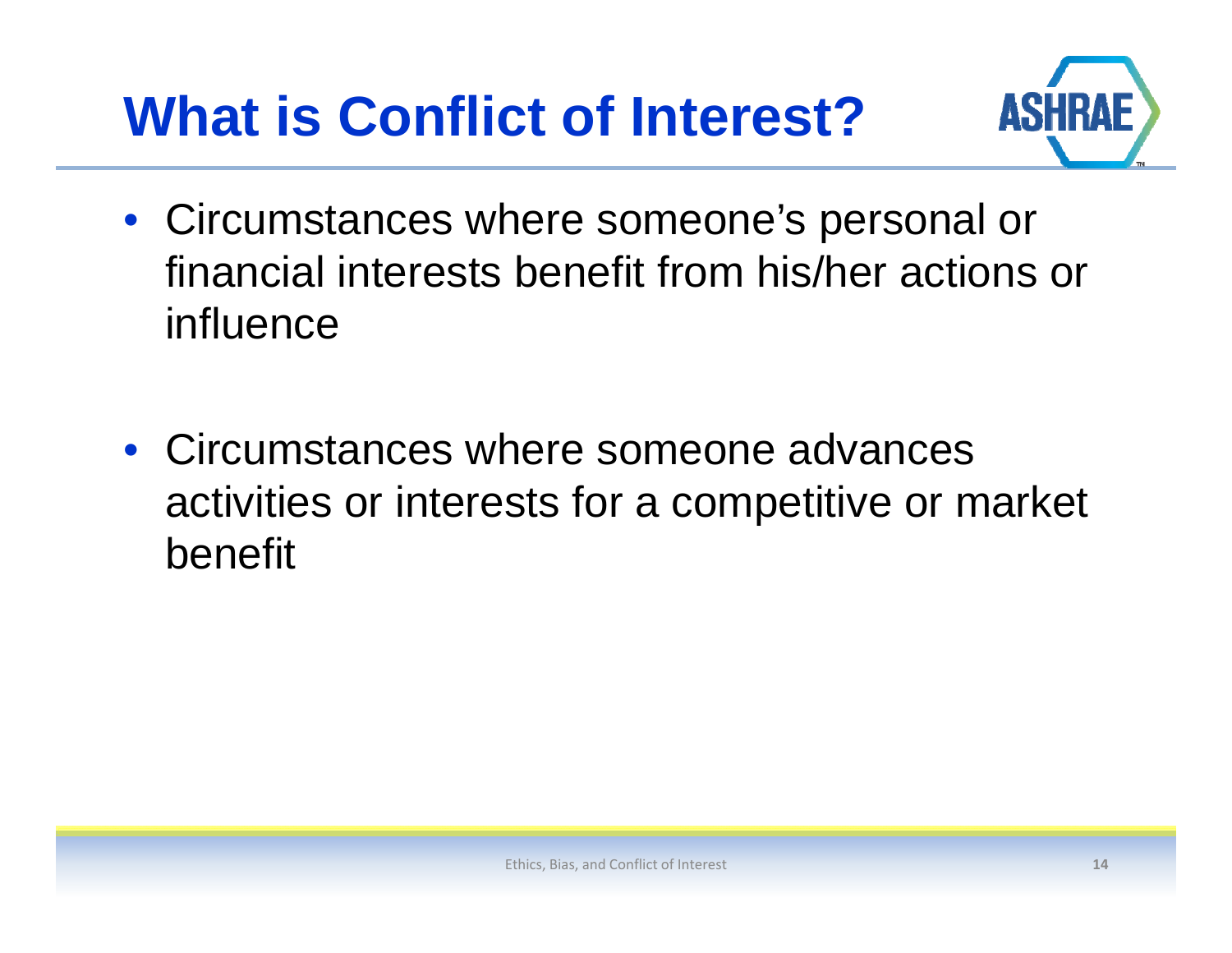



No committee member should have an:

- **Apparent conflict of interest**
- **Appearance of conflict of interest**



"Gain considerations impair objective decision making"

Ethics, Bias, and Conflict of Interest **15**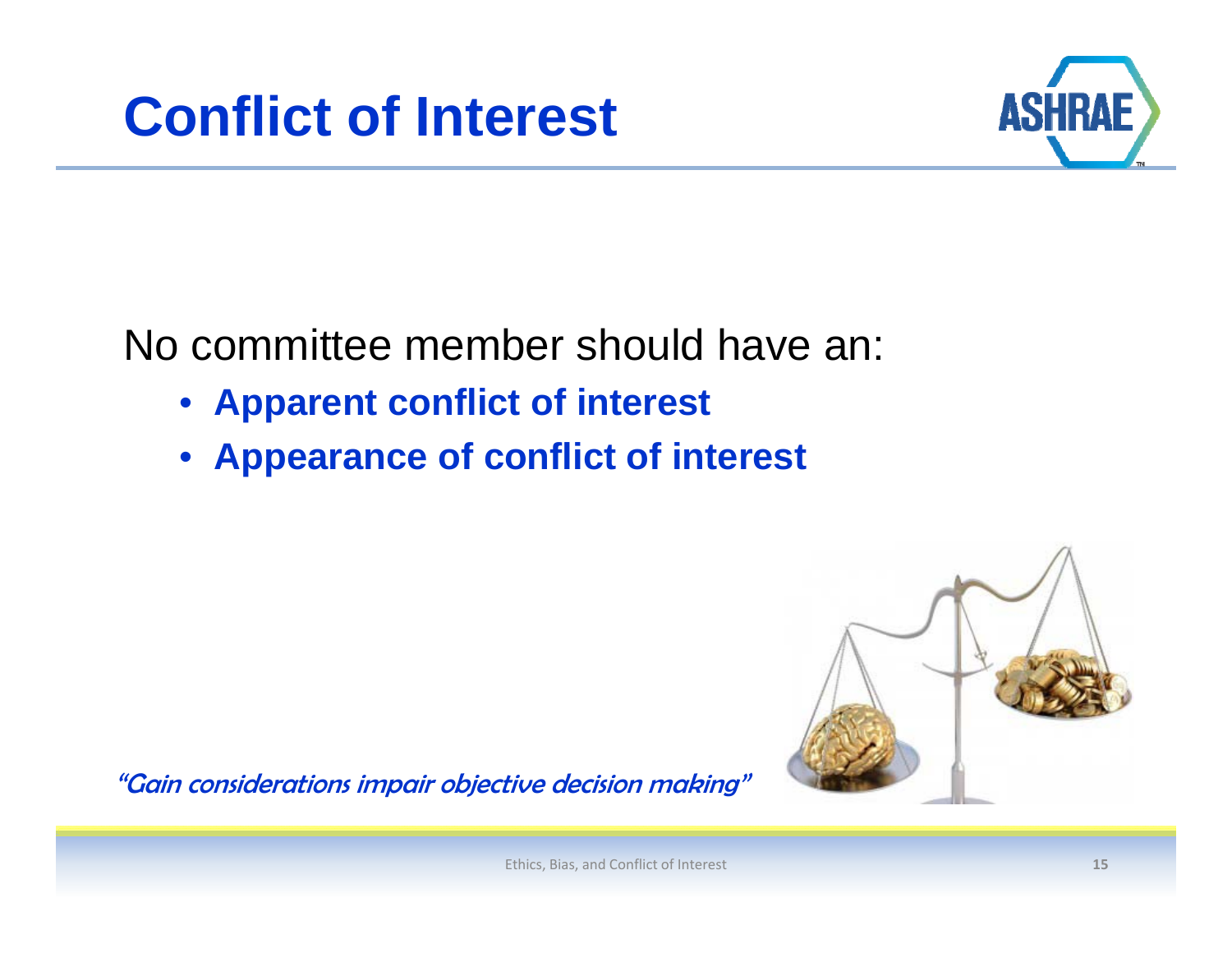# **Conflict of Interest – Examples**



 $\bullet$  **PC Members announcing standards publication dates for their personal benefit of offering services**

*e.g. The public review and approval process could affect anticipated dates of publication and will put ASHRAE at risk*

- $\bullet$ **• Lobbying PC members outside the PC meetings** *e.g. Trying to sway the opinion and judgment of PC Voting Members*
- $\bullet$  **PC Members offering services based on working draft**  e.g. Presenting papers and training seminars based on PC work
- $\bullet$  **PC Members circulating working drafts**  e.g. Making it available for download from their company web site *(Though a copyright issue, it could be a sign of conflict of interest)*

*"appearance of conflict of interest can be as damaging as the e istence of an act al conflict"existenceual*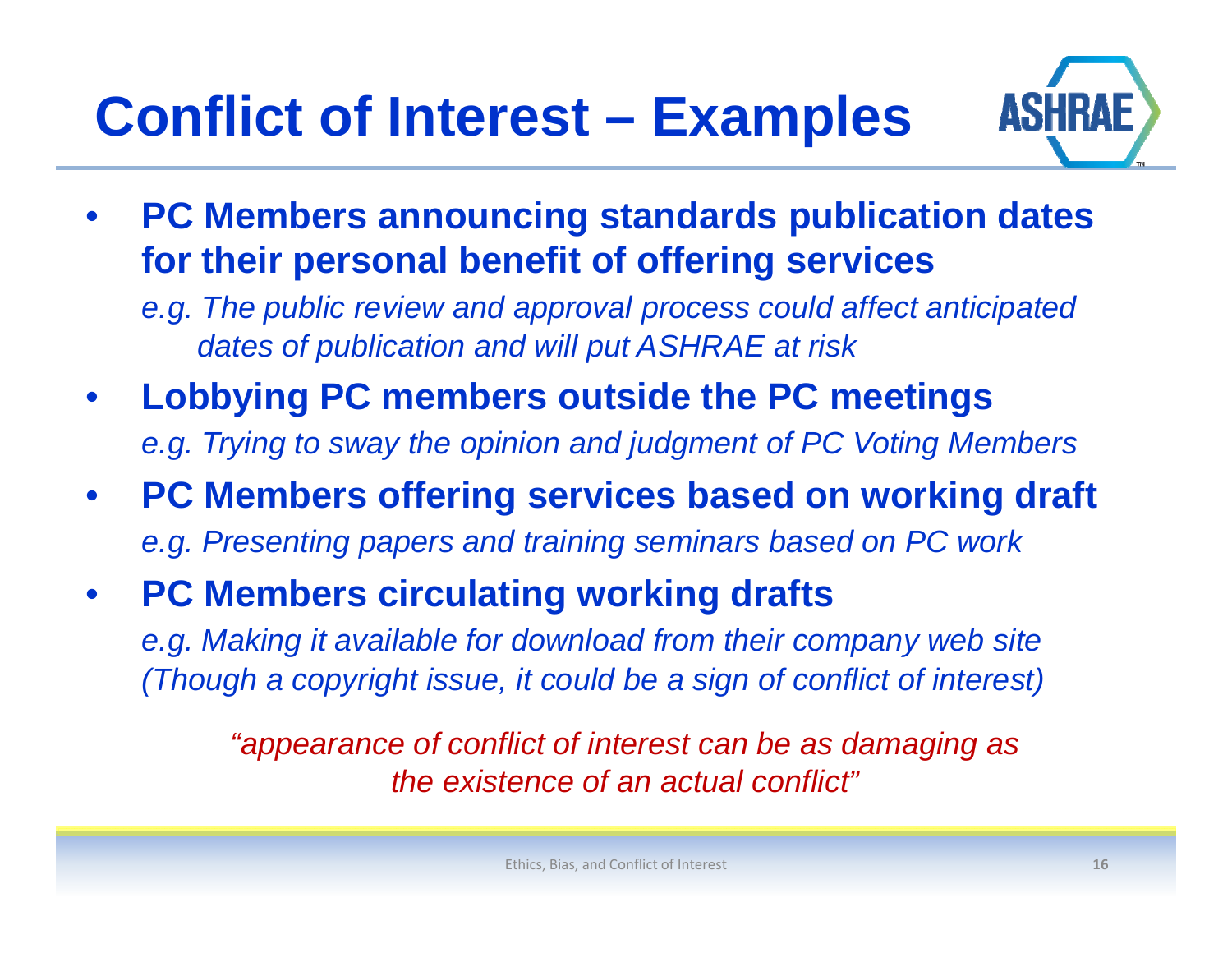# **Conflict of Interest – Indicators**



Conflict of interest may arise if:

- **PC members fail to disclose relevant background information**
- $\bullet$  **PC includes voting members with strong personal financial or personal, professional interest in the project outcome**
- $\bullet$  **PC has only one or two industry experts with technical knowledge and with certain bias**
- **All interest categories are not represented – potential for**   $\bullet$ **dominance**IT LOOKS LIKE A PERFECTLY
- **PC** is not balanced

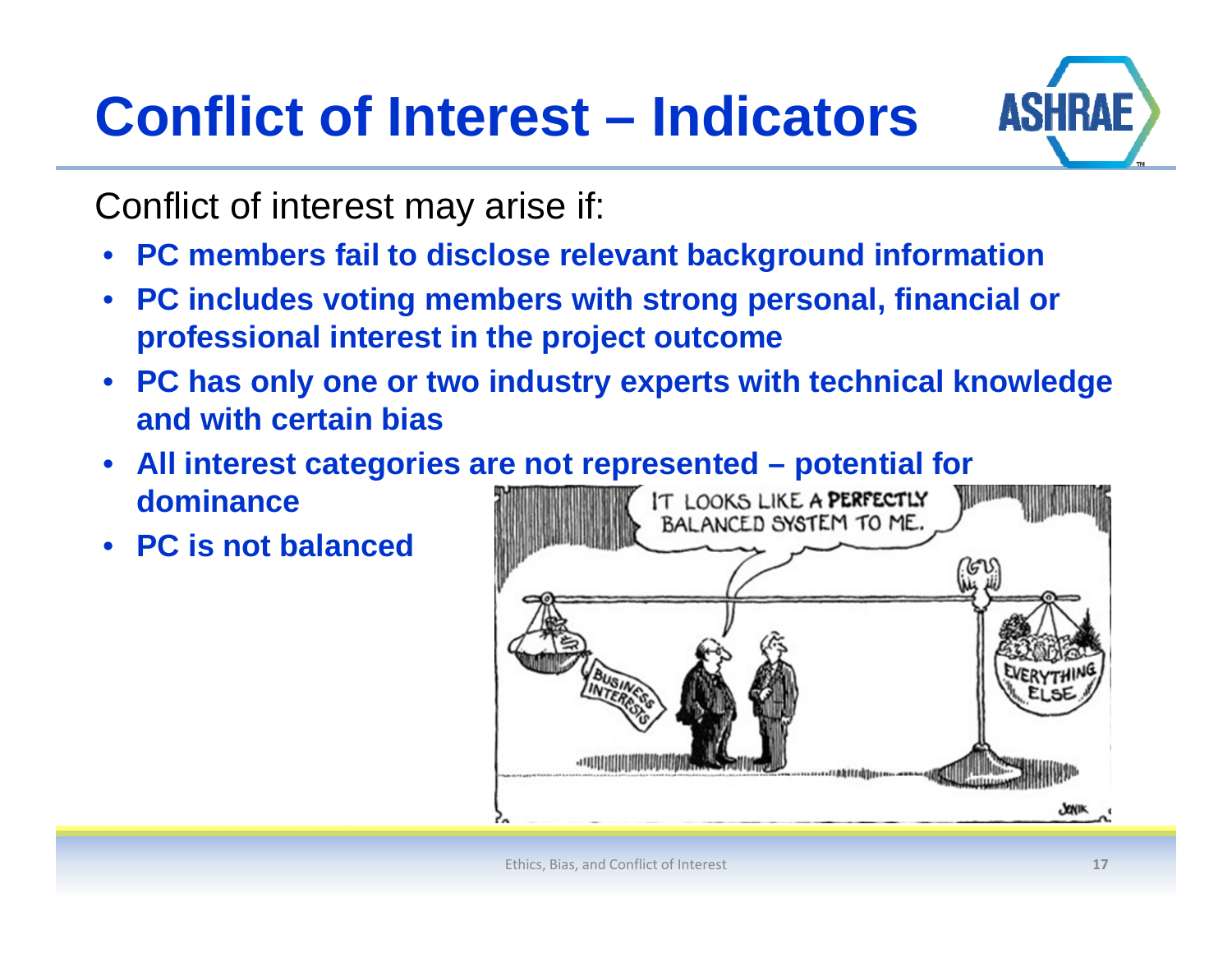# **Managing Conflict of Interest**



When in doubt:

- **Inform the Manager of Standards (MOS) and SPLS Liaison**
- •**Do not delay alerting the MOS and SPLS**
- Provide documentation and evidence of activity
- **Alert PC members to be vigilant of any perception of Conflict of Interest, provide periodic reminders**

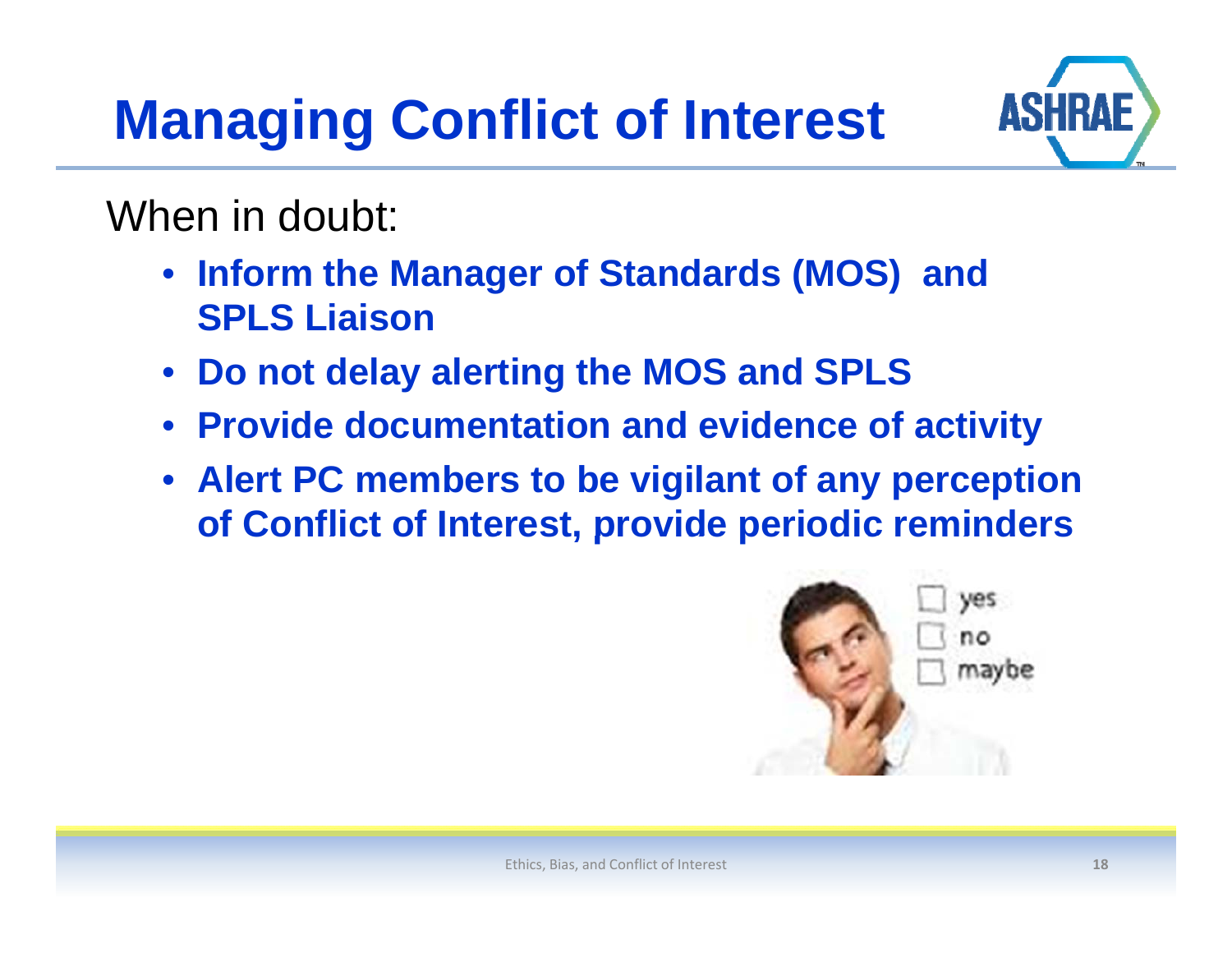**Conflict of Interest – Impact**



- **Removal of member from the PC**
- •**Disbanding and reconstituting entire PC membership**
- •**Dela y p in publication of the standard**
- **ASHRAE's Reputation and Track Record**
- **ANSI Accreditation of the Standard**

**Focus** 

**Quality**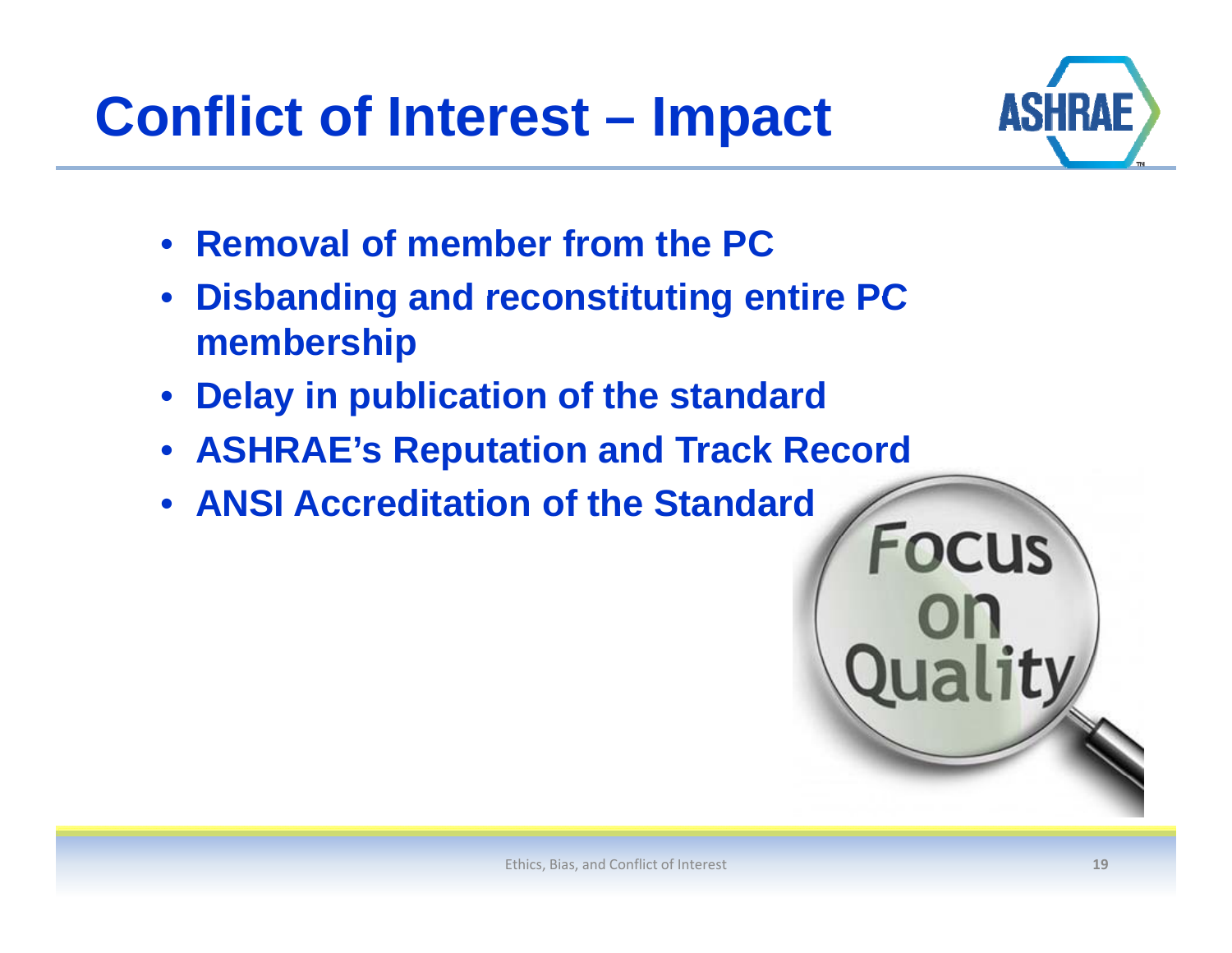



- **Bias, Conflict of Interest Disclosure for PC membership**
- **Review and App y roval by SPLS**
- **Annual Review by PC Chair Recommended**

| US III M                                       | <b>ASHRAE</b><br><b>Potential Sources of Bias / Conflict of Interest</b><br>Statement of Inclinations, Interests and Affiliations<br>This form must accompany all applications for membership on a Standard or Guideline Project Committee |               |
|------------------------------------------------|--------------------------------------------------------------------------------------------------------------------------------------------------------------------------------------------------------------------------------------------|---------------|
| <b>ASHRAE Committee:</b><br>(Number and Title) |                                                                                                                                                                                                                                            |               |
| Name:                                          | Title:                                                                                                                                                                                                                                     |               |
| Employer:                                      | Telephone:                                                                                                                                                                                                                                 |               |
| Address Incl.<br>City, State, Zip.             |                                                                                                                                                                                                                                            | Email:        |
| Product or Service:                            |                                                                                                                                                                                                                                            | Today's Date: |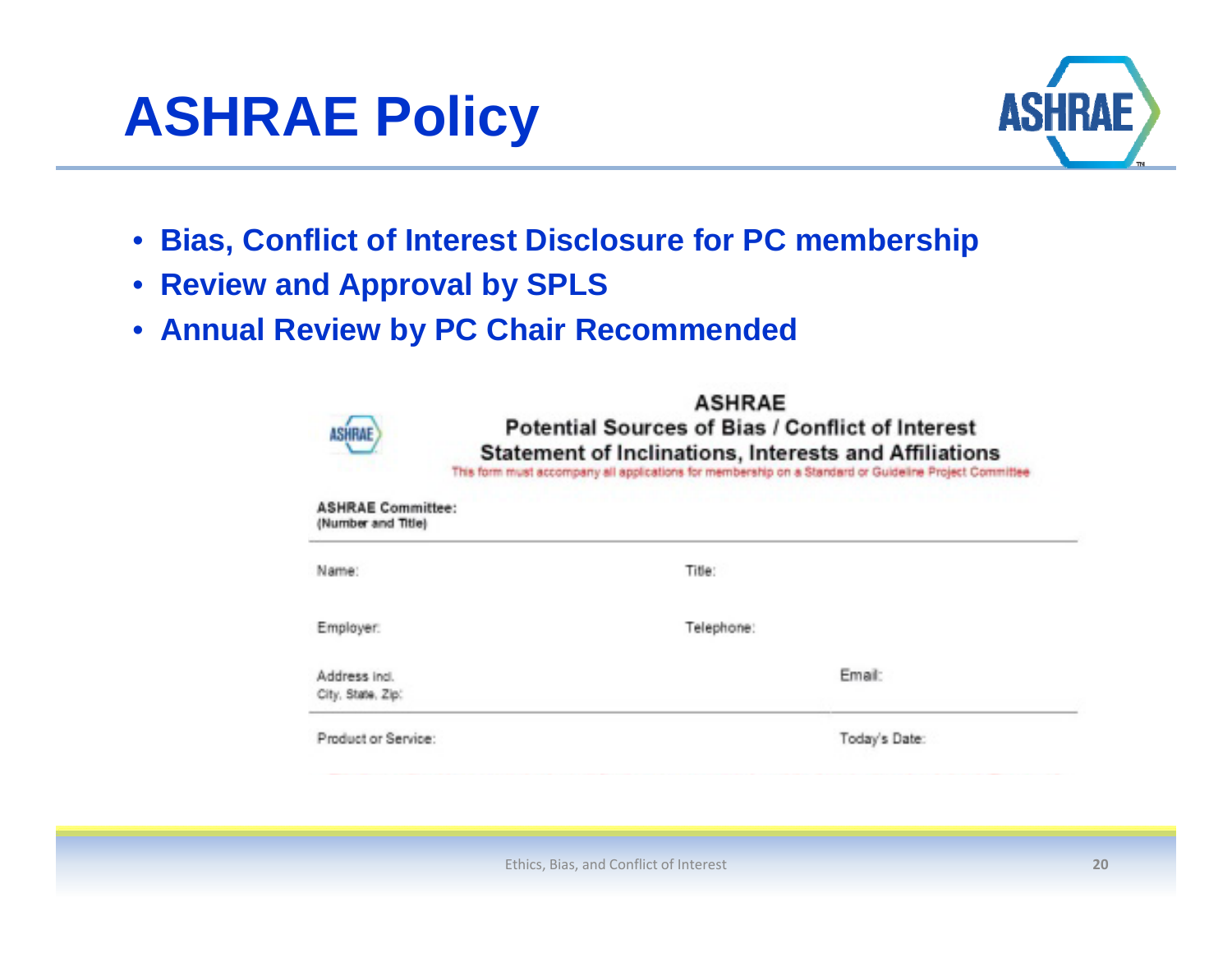# **Summary**



Ethical principles to overcome bias and conflict in ASHRAE Standards development:



- **H t Honesty** •
- •**Objectivity**
- •**Integrity**
- •**Courtesy**
- •**Competence**
- •**Openness**
- •**Respect for colleagues**
- •**Social responsibility**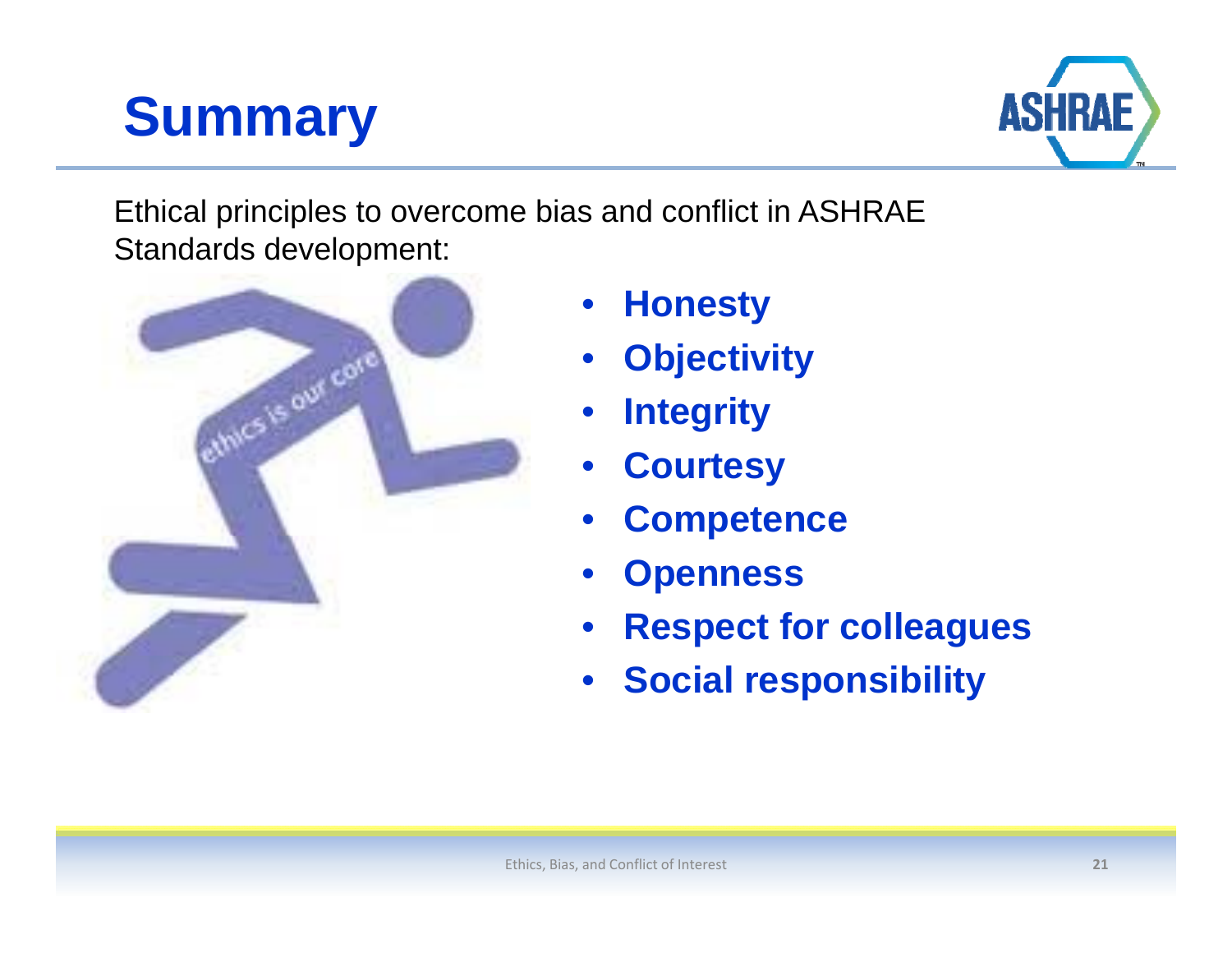## **Resources**



- ASHRAE Code of Ethics http://www.ashrae.org/codeofethics
- Potential Sources of Bias/Conflict of Interest Formhttps://www.ashrae.org/standards-research- technology/standards--guidelines/pc-chairs-toolkit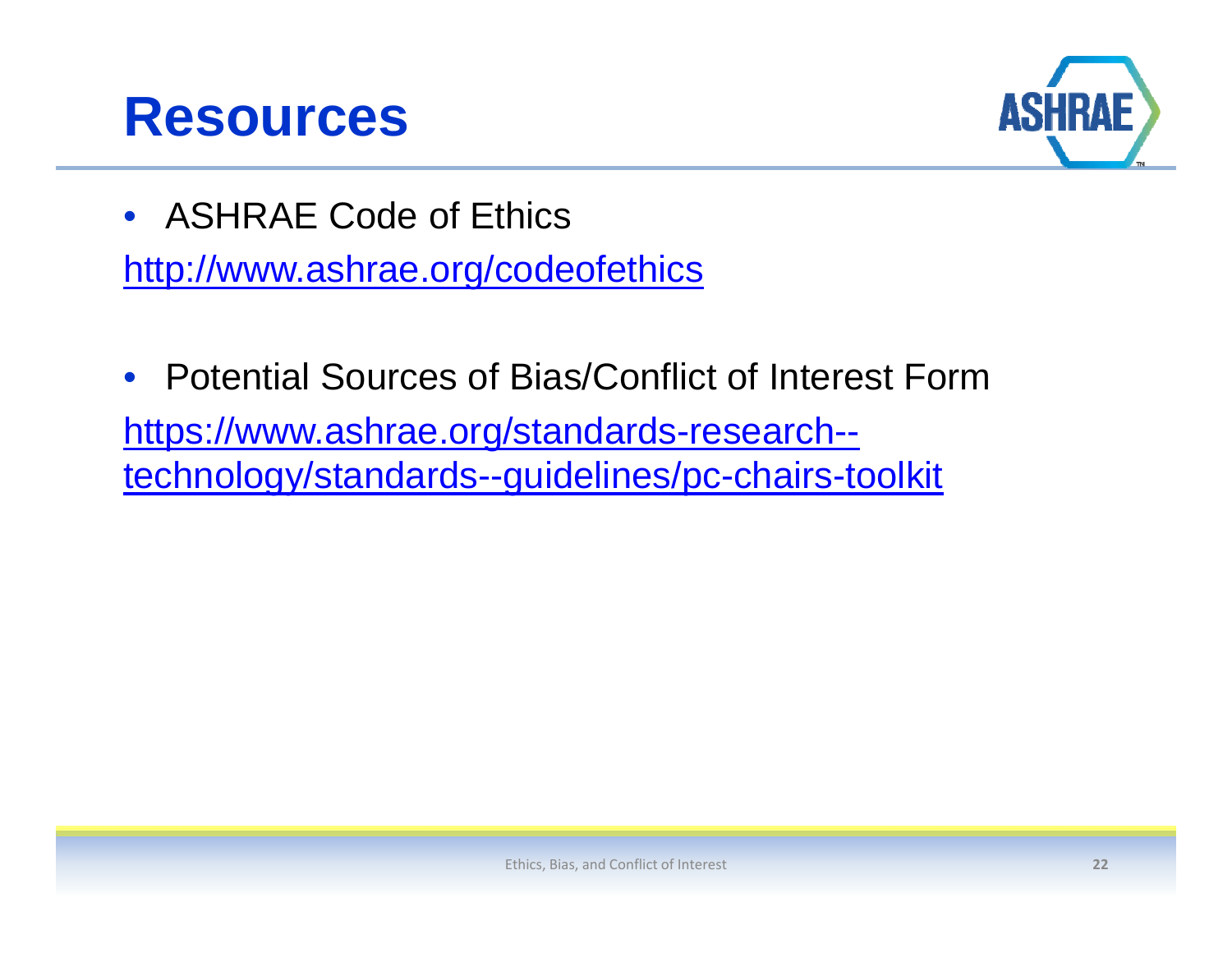



### **Direct line 678.539.xxxx**

### **Standards Committee**

Stephanie Reiniche, Manager of Standards...........................ext. 1143 sreiniche@ashrae.org

### **Status of Standards/Guidelines and SPLS**

Susan LeBlanc, Standards Administrator………….............ext. 1143 sleblanc@ashrae.org

### **Procedures, PPIS, and Appeals**

Tanisha Meyers-Lisle, Procedures Administrator...............ext. 1111 tmlisle@ashrae.org

### **Staff Review of Drafts**

Carmen Manning, Standards Analyst ....................……..............ext. 1145 cmanning@ashrae.org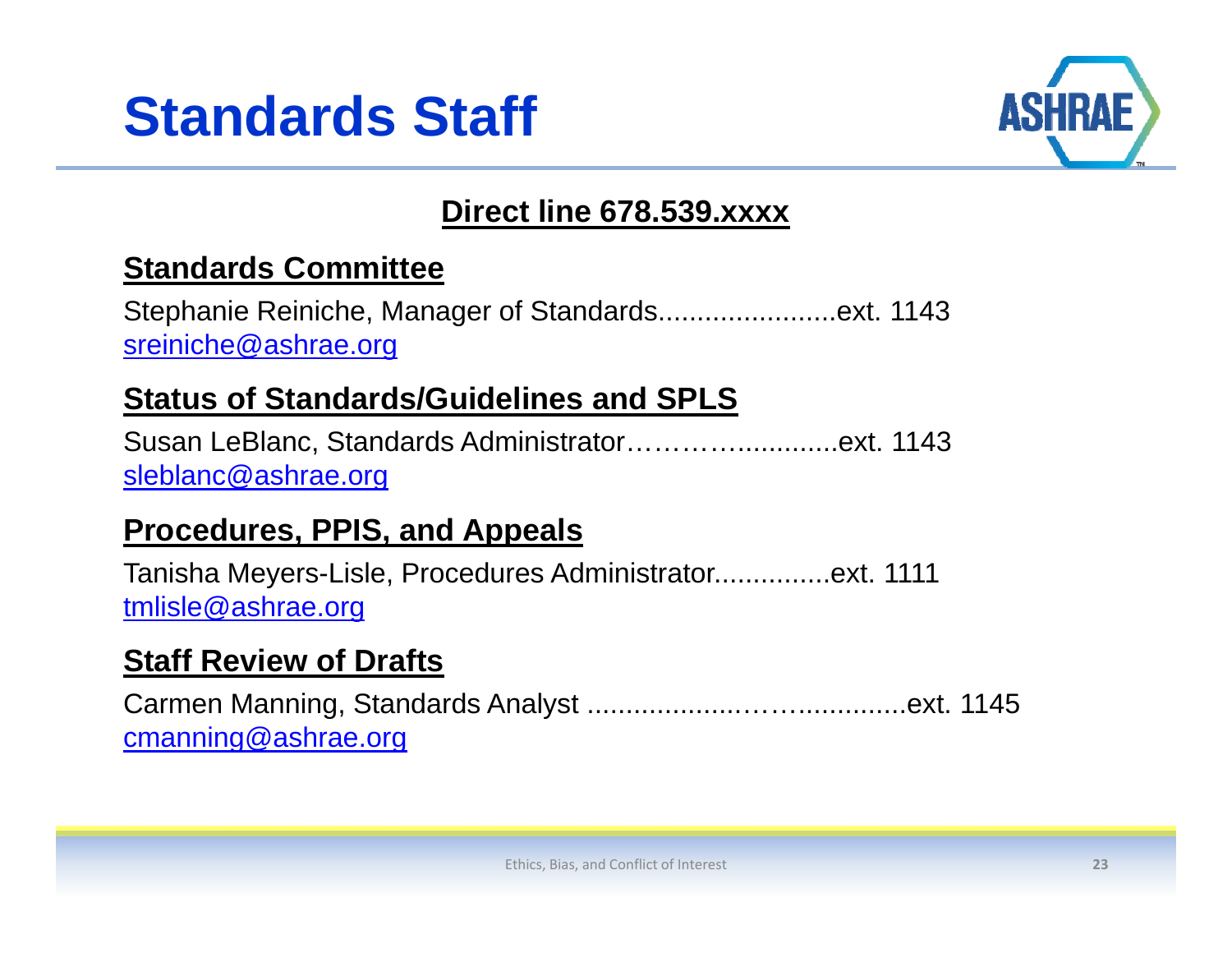



### **American Standards, including Standards 62.1 and 62.2**

Mark Weber, Asst. Mgr. of Standards - American……......ext. 1214 mweber@ashrae.org

#### **Codes, CIS, Standards 90.1 , 90.2 and 189**

Steve Ferguson, Asst. Mgr. of Standards - Codes………..ext.1138 sferguson@ashrae.org

#### **International Standards and Standard 34**

TBD, Asst. Mgr. of Standards - Int'l……………….ext. 1209

#### **Standards 90.4 and 189.1**

Bert Etheridge, Asst. Mgr. Special Projects……………...…ext. 1125 betheridge@ashrae.org

### **Project Committee Membership**

Beverly Fulks, Standards Coordinator..................................ext. 1151 bfulks@ashrae.org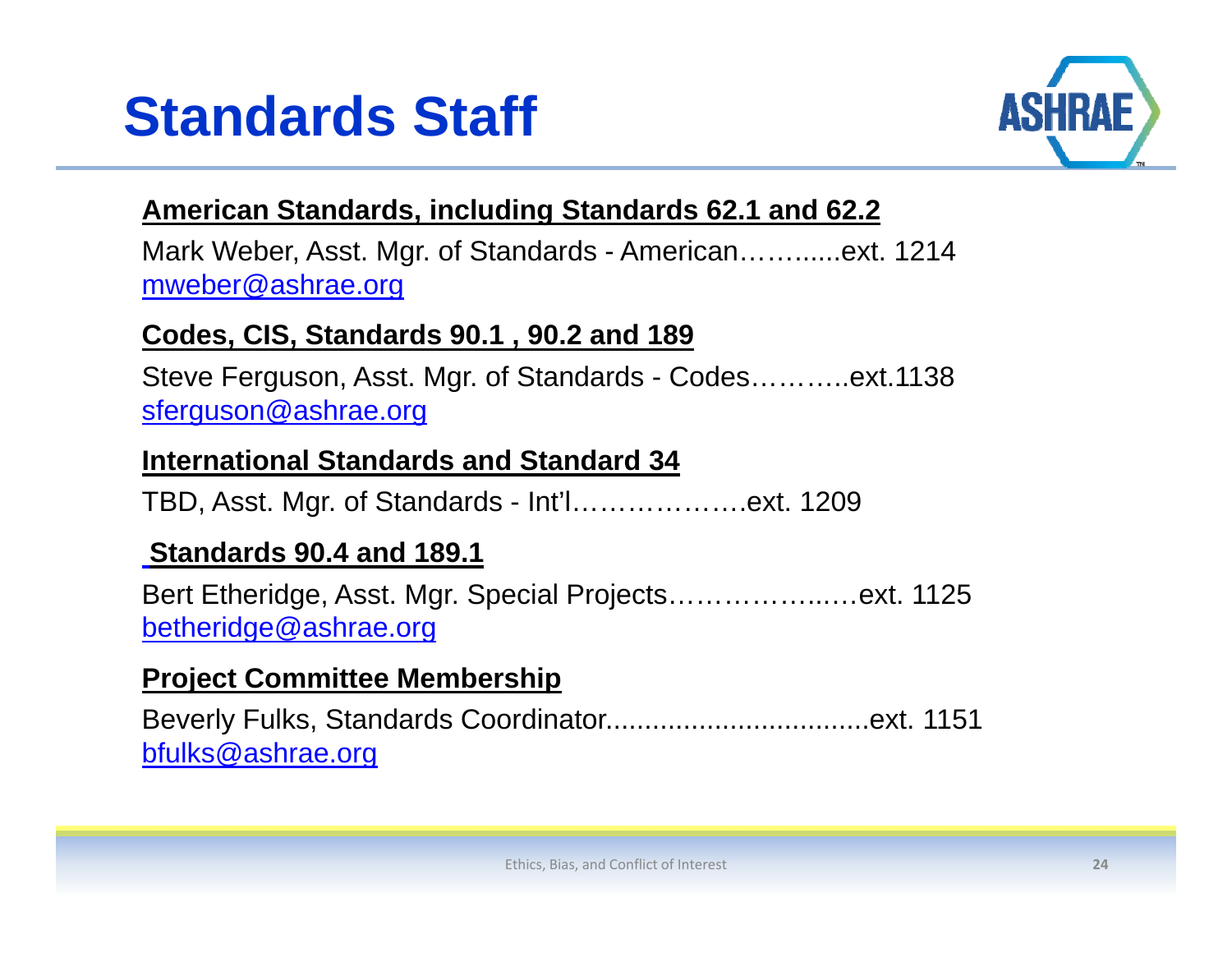



### **Project Committee Membership SPCs 15 and 34**

Angela McFarlin, Admin. Asst./ Secretary...........................ext. 1177 amcfarlin@ashrae.org

### **Project Committee Membership SPCs 90.1, 90.2, 90.4, and 189.1**

Katrina Shingles, Secretary/Admin Asst…...........................ext. 1159 kshingles@ashrae.org